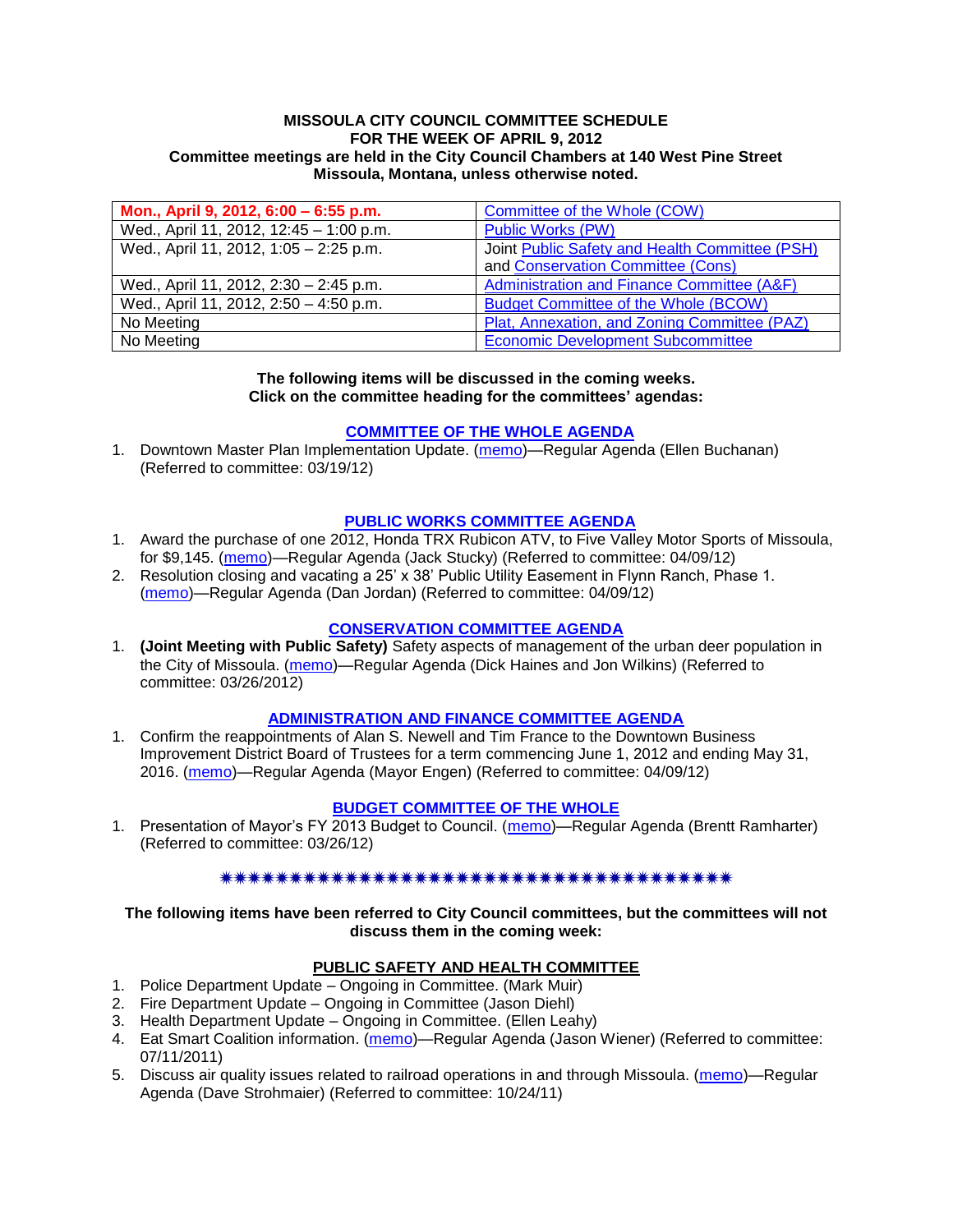- 6. Discussion with Crime Victim Advocate Office. [\(memo\)](http://www.ci.missoula.mt.us/DocumentView.aspx?DID=8109)—Regular Agenda (Jon Wilkins)(Referred to committee: 02/06/12)
- 7. (Joint Meeting with Conservation) Safety aspects of management of the urban deer population in the City of Missoula. [\(memo\)](http://www.ci.missoula.mt.us/DocumentView.aspx?DID=8528)—Regular Agenda (Dick Haines and Jon Wilkins) (Referred to committee: 03/26/2012)
- 8. Discuss revisiting cell phone restrictions. [\(memo\)](http://www.ci.missoula.mt.us/DocumentView.aspx?DID=7420) Regular Agenda (Dave Strohmaier) (Referred to committee: 10/17/11)

# **CONSERVATION COMMITTEE**

- 1. Discuss the city's strategy to complete a boundary survey of Greenough Park. [\(memo\)](http://www.ci.missoula.mt.us/DocumentView.aspx?DID=5875)—Regular Agenda (Dave Strohmaier) (Referred to committee: 04/04/2011)
- 2. Approve and authorize the Mayor to sign an amendment to the agreement with Territorial Landworks, Inc. (TLI) in an amount not to exceed \$136,702.37 for professional services, including engineering, surveying, and construction management for Project #PR 08-02 GCT, Grant Creek Trail, CTEP #STPE 8199(105). [\(memo\)](http://www.ci.missoula.mt.us/DocumentView.aspx?DID=7494)—Regular Agenda (Dave Shaw) (Referred to committee: 10/24/11)

# **PLAT, ANNEXATION & ZONING COMMITTEE**

- 1. Annexation. (see separate list at City Clerk's Office for pending annexations) (Ongoing in Committee)
- 2. Ongoing discussion of City planning issues with members of the Planning Board.—Regular Agenda (Bob Jaffe) (Referred to committee: 3/20/06)
- 3. Amendment Article 7. Error Corrections and Adjustments to the subdivision regulations to allow for restrictions or conditions placed on a plat by the governing body to be amended or removed by a future council. [\(memo\)](http://www.ci.missoula.mt.us/DocumentView.aspx?DID=7568)—Regular Agenda (Jon Wilkins) (Referred to committee: 11/07/11)
- 4. Remove impediments to affordable housing development in Missoula: revise accessory dwelling unit provisions. [\(memo\)](http://www.ci.missoula.mt.us/DocumentView.aspx?DID=8421)—Regular Agenda (Alex Taft) (Referred to committee: 03/12/12)

# **ADMINISTRATION AND FINANCE COMMITTEE**

- 1. Approve claims. (Ongoing) (Consent Agenda)
- 2. Approve journal vouchers. (Ongoing) (Consent Agenda)
- 3. Approve budget transfers. (Ongoing) (Consent Agenda)
- 4. Amend Council rules to change the Council's regular meeting schedule to two meetings per month [\(memo\)](http://www.ci.missoula.mt.us/DocumentView.aspx?DID=4027).—Regular Agenda (Marty Rehbein) (Referred to committee: 06/07/10)
- 5. Discuss the disposition of surplus city land. [\(memo\)](http://www.ci.missoula.mt.us/DocumentView.aspx?DID=4862)—Regular Agenda (Nancy Harte) (Referred to committee: 10/25/10)
- 6. Review the city's current policy for charging the public for various city-produced documents [\(memo\)](http://www.ci.missoula.mt.us/DocumentView.aspx?DID=5143) Regular Agenda (Dave Strohmaier) (Referred to committee: 12/06/10)
- 7. Review Missoula's insurance experience, particularly work comp; propose improvements if warranted. [\(memo\)](http://www.ci.missoula.mt.us/DocumentView.aspx?DID=6381)—Regular Agenda (Ed Childers) (Referred to committee: 05/09/2011)
- 8. Amend the FY 2012 budget to appropriate expenditures that were not identified in the original budget. [\(memo\)](http://www.ci.missoula.mt.us/DocumentView.aspx?DID=8601)—Regular Agenda (Brentt Ramharter) (Referred to committee: 04/02/12)
- 9. Authorize the negotiated sale of pooled special sidewalk, curb, gutter and alley approach bonds (not to exceed \$825,000), Series 2012A and set a public hearing for the use of the city's SID Revolving Fund to secure this transaction. [\(memo\)](http://www.ci.missoula.mt.us/DocumentView.aspx?DID=8599)—Regular Agenda (Brentt Ramharter) (Referred to committee: 04/02/12)
- 10. Resolution calling a public hearing on the proposed modification of the Missoula Urban Renewal Plan for Urban Renewal District II (The Urban Renewal Plan) to approve a proposed project as an Urban Renewal Project and set forth the council's intention to finance a portion of the project through the issuance of Tax Increment Urban Renewal Bonds. [\(memo\)](http://www.ci.missoula.mt.us/DocumentView.aspx?DID=8602)—Regular Agenda (Chris Behan) (Referred to committee: 04/02/12)
- 11. Review and approve updates to the City Council rules. [\(memo\)](http://www.ci.missoula.mt.us/DocumentCenter/Home/View/18722)—Regular Agenda (Bob Jaffe) (Referred to committee: 04/09/12)

# **PUBLIC WORKS COMMITTEE**

1. Resolution to change the speed limit on Reserve Street between Brooks and 39<sup>th</sup> Street. [\(memo\)](http://www.ci.missoula.mt.us/DocumentView.aspx?DID=5418)— Regular Agenda (Wayne Gravatt) (Referred to committee: 01/24/2011)